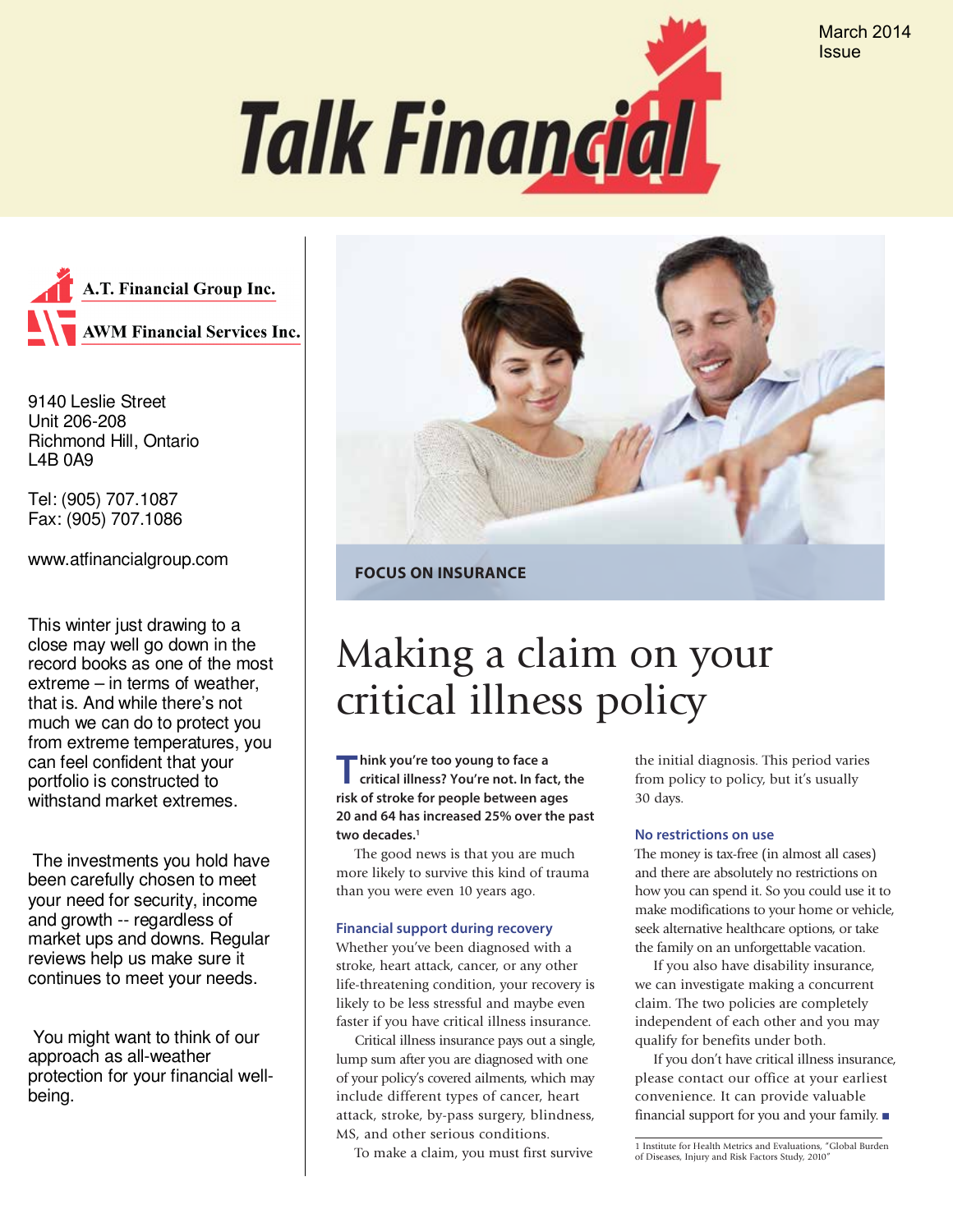# Global economic engines may help drive your portfolio



**For six long years, investors have worried that the crisis in Europe was virtually unfixable. Fears that the Euro itself would be dissolved only added to the malaise. But dramatic improvements in Japan and across much of Europe have combined to make many investors feel more optimistic than ever.**

Is it even possible that Europe and Japan, two of the most downtrodden economies of the recent past, are now ripe with potential? Let's take a look at some of the signs and key indicators that may provide some insight into the potential of these regions.

#### **Economic indicators**

The European Union is stabilizing, the economy is growing, and securities in the Eurozone may be underpriced relative to the U.S. and other developed markets. Even the so-called

PIIGS of Europe (Portugal, Italy, Ireland, Greece, and Spain) are showing signs of, if not actually gaining traction, at least no longer holding back the rest of the continent.

In fact, as a group, European equity funds have returned an average  $23.1\%$  for  $2013<sub>i</sub>$ <sup>1</sup> their best showing since 2006.

Meanwhile, in Japan, the new prime minister has had more success kick-starting the economy over the last 12 months than the nation has seen over the past 20 years. Exports are up, consumer spending is up, and infrastructure spending is way up and will continue to grow as the clock ticks toward the 2020 Olympics in Tokyo. The list of improvements is so long and dramatic, the global press has dubbed Prime Minister Abe's policies "Abenomics."

As 2013 drew to a close, the Bank of

Japan's closely watched Tankan survey added even more fuel to the economic fire when it revealed that business sentiment among both small and mid-sized companies was positive for the first time in 22 years.<sup>2</sup> This suggests that Abenomics is not just taking hold among the largest companies, but that optimism and genuine reform are trickling down throughout the economy.

#### **Confidence indicators**

How else do people signal their confidence in an economy? Well, in part, by visiting the region. Here again, we see evidence of real improvements.

International tourism is up across both Europe and Japan. In the first nine months of 2013, Europe saw a 6% jump overall, with a big spike in the UK, where visitorship was up 18%. Even beleaguered Greece welcomed 15% more foreign visitors. Japan notched up an impressive 23% increase.3 That's a lot of people infusing these economies with cash and economic stimulation.

Even if your plans don't include a vacation in Europe or Japan this year, you can still participate in these economies by investing in them. Yes, there are risks, which is why it's best to invest only as part of a diversified portfolio. For most investors, professionally run, actively managed mutual funds provide an appropriate way to access the potential growth of international markets.

If you'd like to learn more about opportunities in Europe, Japan, or any international market, please speak with us. We can help you review the opportunities and select specific funds based on your objectives, time horizon, and current holdings.  $\blacksquare$ 

1 To Dec. 20, 2013. Source: Morningstar. 2 The Yomiuri Shimbun, The Japan News, Dec.16, 2013. 3 UNWO Tourism Highlights, 2013 Edition.

### **Boost diversification**

**In addition to growth potential, adding international funds to your portfolio can enhance your portfolio's diversification. As you can see from the charts below, Canada's markets are dominated by the financials and energy sectors, while Europe has significant exposure to healthcare and industrials and Japan to information technology.**



Source: MSCI Canada Index (gross returns, Canadian dollar), MSCI Europe Index (gross returns, euro), and MSCI Japan Index (gross returns, Japanese yen), November 2013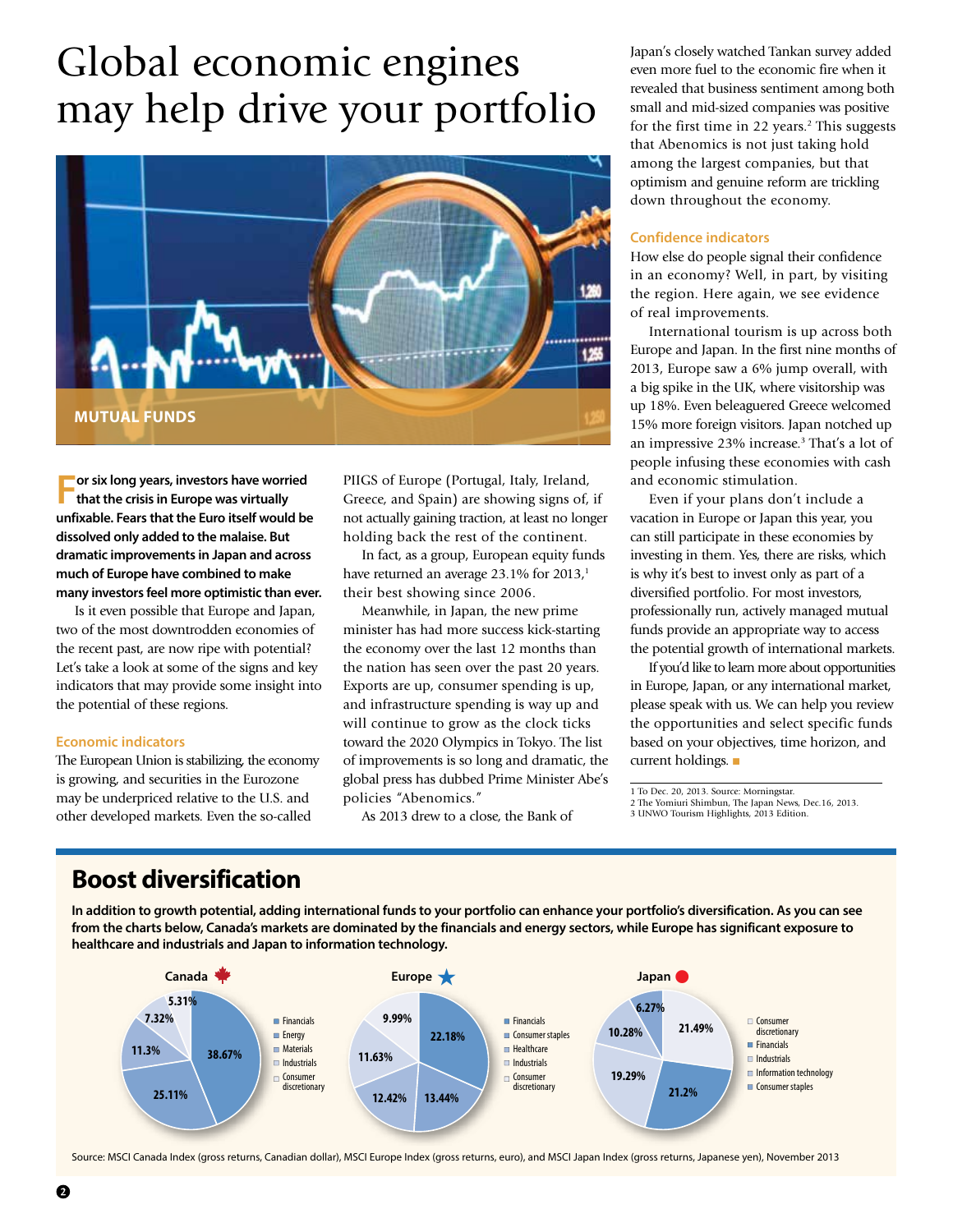#### **ESTATE PLANNING**

## 4 ways we can facilitate a smooth, effective family meeting

According to a recent poll from a major Canadian financial institution, more than half of Canadians are expecting an inheritance.1 And yet, few of us actually discuss this with our

families. In that same survey, 61% of Canadians whose mother or father had died with a will had never spoken to their parents about the terms of those wills.

The fact is, most of us dread talking about estate planning, family finances, and just about everything related to aging, illness, or death. Procrastinate no longer! Let's work together to take charge of having this important dialogue with your aging parents and/or your adult children. Specifically, we can help you in the following areas.

#### **Establishing parameters**

A good place to start is by determining the specific points you want to discuss. Your will? Ownership of the family cottage or other sentimental assets? Healthcare, long-term care, or end-of-life decision-making?

Beware of overwhelming yourself or your participants by trying to do too much in one sitting. It's possible that two (or more) meetings could be more productive and constructive than one.

#### **Choosing attendees**

Depending on the specifics of the meeting's agenda, you might want to ask your children and/or parents, siblings, or other beneficiaries to

> attend. It may also be appropriate to invite people from outside your immediate family — for example, your legal counsel, accountant, caregiver, or power of attorney.

#### **Facilitating the meeting**

There are a number of ways you might choose to conduct your meeting, such as as a workshop or roundtable discussion, rather than as a presentation. You may find it useful to have us act as your facilitator, to guide the discussion and keep things on topic.

With a clear agenda and an impartial third-party facilitator, the meeting may be more productive and less emotional.

#### **Following up**

After the meeting, we can help you reach out to the attendees to make sure your key points were clearly communicated. If there were any next steps to be carried out (for example, forms to be filled out or documents notarized), we can ensure they are being completed.  $\blacksquare$ 

1 Investors Group, "Trillion Dollar Wealth Transfer — Myth or Reality?" February 2012.

#### **ESTATE PLANNING**

## Protect your executor with liability insurance

Most of us know that acting as executor for an estate carries a significant burden of responsibility. But what you might not realize is that the executor is personally liable for any errors or omissions that happen while the estate is under the executor's watch.

Given that executors frequently are trusted family members with little or no experience in the role, this opens up the possibility that your executor could be held financially responsible for mistakes or negligence in settling your estate. Likewise, if you have been named as a loved one's executor, that onus could fall on you.

In addition to seeking financial restitution for mistakes and oversights (whether intentional or not), beneficiaries may seek compensation for anything from favouritism, diminishing the value of the estate, conflict of interest, and poor decisionmaking, to fraud.

One way to protect your estate, your heirs, and your executor from the costly consequences of such errors is with executor insurance. This is an insurance policy that specifically covers the costs of negligence, errors, omissions, and legal fees should your executor need to go to court to defend his or her actions.

Executor insurance can be a small price to pay for peace of mind. Policies are remarkably affordable for the protection and security they offer and they are available for virtually any size of estate.

Please call our office to discuss how this kind of policy might benefit your family.  $\blacksquare$ 





# The **MONEY** file